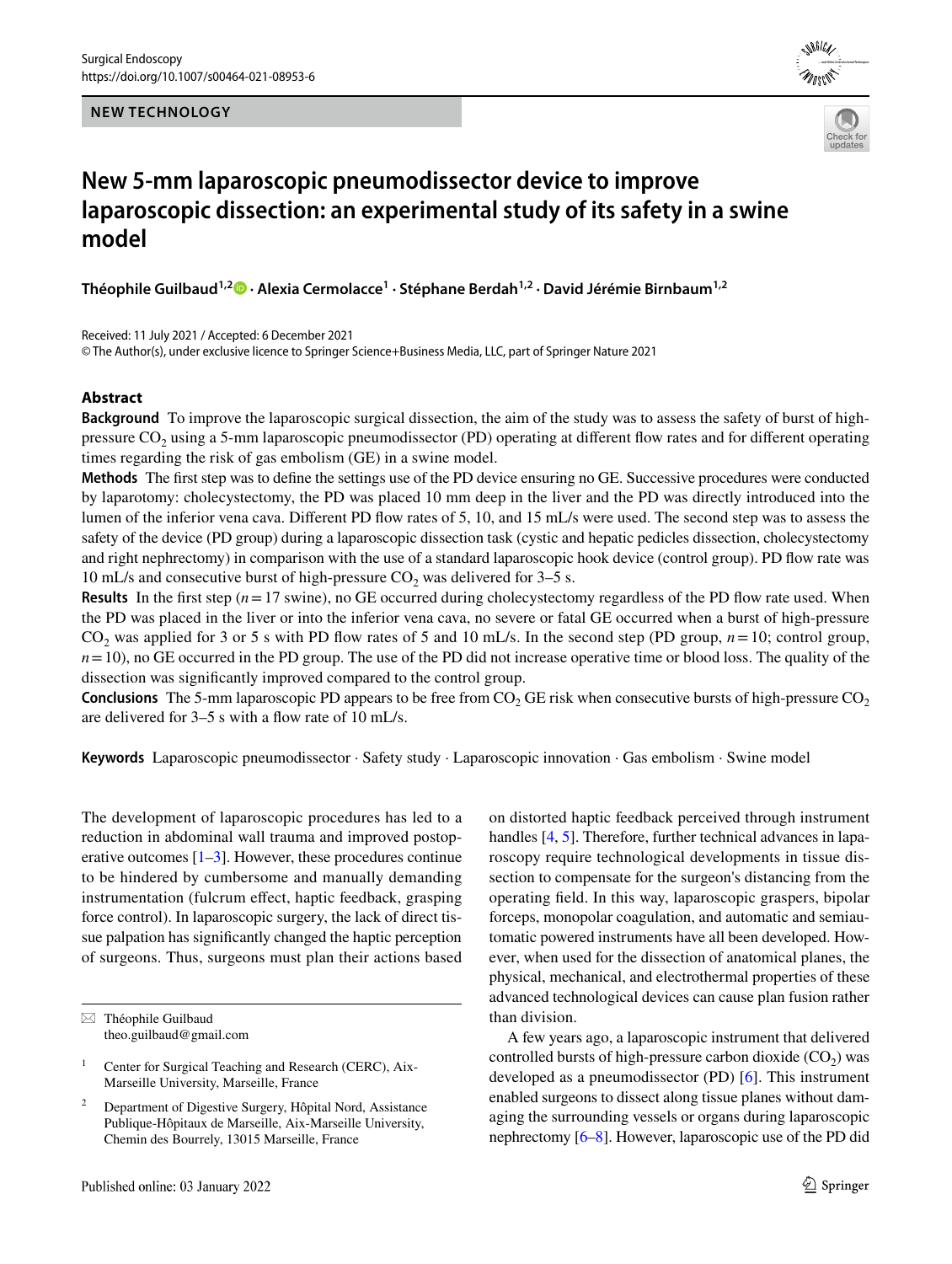not find widespread acceptance. One reason is the potential risk of hypercarbia and pulmonary gas embolism (GE) from  $CO<sub>2</sub>$ . The course of this complication can vary from asymptomatic up to impairment of normal flow through the right ventricle or pulmonary artery, potentially leading to acute heart failure.  $CO<sub>2</sub>$  has emerged as a safe gas for insufflation to achieve pneumoperitoneum during laparoscopic surgery because it is non-flammable and extremely soluble [\[9](#page-8-3)]. However, the risk GE is an acknowledged complication of laparoscopic surgical procedures due to organ resections (cholecystectomy  $[10]$  $[10]$ , liver resection  $[11–13]$  $[11–13]$  $[11–13]$ ), or vascular injury (inferior vena cava  $[14]$  $[14]$  and hepatic vein)  $[11, 12]$  $[11, 12]$  $[11, 12]$  $[11, 12]$  and is still of concern [[15,](#page-8-9) [16\]](#page-8-10).

In this study, a swine model was used to assess the safety of bursts of high-pressure  $CO<sub>2</sub>$  using a 5-mm laparoscopic PD operating at different flow rates and for different operating times regarding the risk of GE.

# **Methods**

This study of instrument safety could not be ethically performed in humans, so it was carried out in a swine model. This large animal model provides sufficient quantities of tissue, and all surgical devices and techniques useful for data collection can be used in swine. In addition, the similar anatomy and physiology of swine and human organs make this model particularly beneficial for research in medical and surgical devices development [[17,](#page-8-11) [18\]](#page-8-12).

Concerning the aim of the present study, the swine model has already been used as an experimental model for assessing the risk of GE in laparoscopic surgery [[19–](#page-8-13)[22](#page-8-14)]. The study design, the care, and handling of animals were approved by the institutional review board of the Aix-Marseille University and French Authorities (*Ministère de l'Enseignement et de la Recherche*, authorization

APAFIS#1502-2018052315292155 v3—2019/01/10). A written consent was not required in the present study.

### **Pneumodissector characteristics**

The PD device is developed by Ab Medica sas, Mery-sur-Cher, France. The PD device is similar to Ab Medica's monopolar electrosurgery instruments. The PD device is a standard monopolar hook that can deliver CO2 flow on demand. This monopolar hook design is equivalent, especially in terms of material to the other manufacturer and respect the IEC 60601, which manage the safety requirements on the medical electrical equipment. It delivers pressurized  $CO<sub>2</sub>$  gas to achieve separation of tissue layers prior to their dissection (Fig. [1\)](#page-1-0). The PD device consists of a handle and a tube, through which the  $CO<sub>2</sub>$  gas is delivered. The distal part of the tube is hook-shaped, and  $CO<sub>2</sub>$  delivery is triggered through a piston present on the handle. The shape of the PD device is similar to a standard laparoscopic hook-shaped device, allowing for easier tissues dissection and better control. The electrothermal effects (e.g., coagulation or cutting) are achieved by connecting the device to an electrosurgery generator through the jack plug connector. The shaft is a stainless steel pipe with an insulating sleeve to prevent undesired energy transmissions around the shaft. The PD hook is connected to a  $CO<sub>2</sub>$  gas cylinder through a pressure regulator and a hose. The outlet pressure of the pressure regulator can be set from 750 to 7500 mmHg. The maximum inlet pressure of the PD hook is 7500 mmHg. In the present study, the handle  $N^{\circ}$ :SN172120-2 and the tube N°:SN172122-1 of the PD hook were used for the experiments. The inlet pressure of the PD hook was set at 750 mmHg, between 1125 and 1500 mmHg, and between 1875 and 2250 mmHg in order to obtain different PD flow rates of 5, 10, and 15 mL/s, respectively.



<span id="page-1-0"></span>**Fig. 1** 5-mm Pneumodissector (PD) hook characteristics. The PD hook is a monopolar electrosurgery instrument composed of a handle and a tube, through which the  $CO<sub>2</sub>$  gas is delivered (A). The distal part of the tube has the shape of a hook  $(B)$ . The  $CO<sub>2</sub>$  gas delivering

is triggered by the presence of a piston on the handle (**C**). The overall dimensions (mm) are described here (**D**). <sup>1</sup>Hook shape, <sup>2</sup>CO<sub>2</sub> gas outlet,  ${}^3CO_2$  gas inlet,  ${}^4$ jack plug,  ${}^5$ piston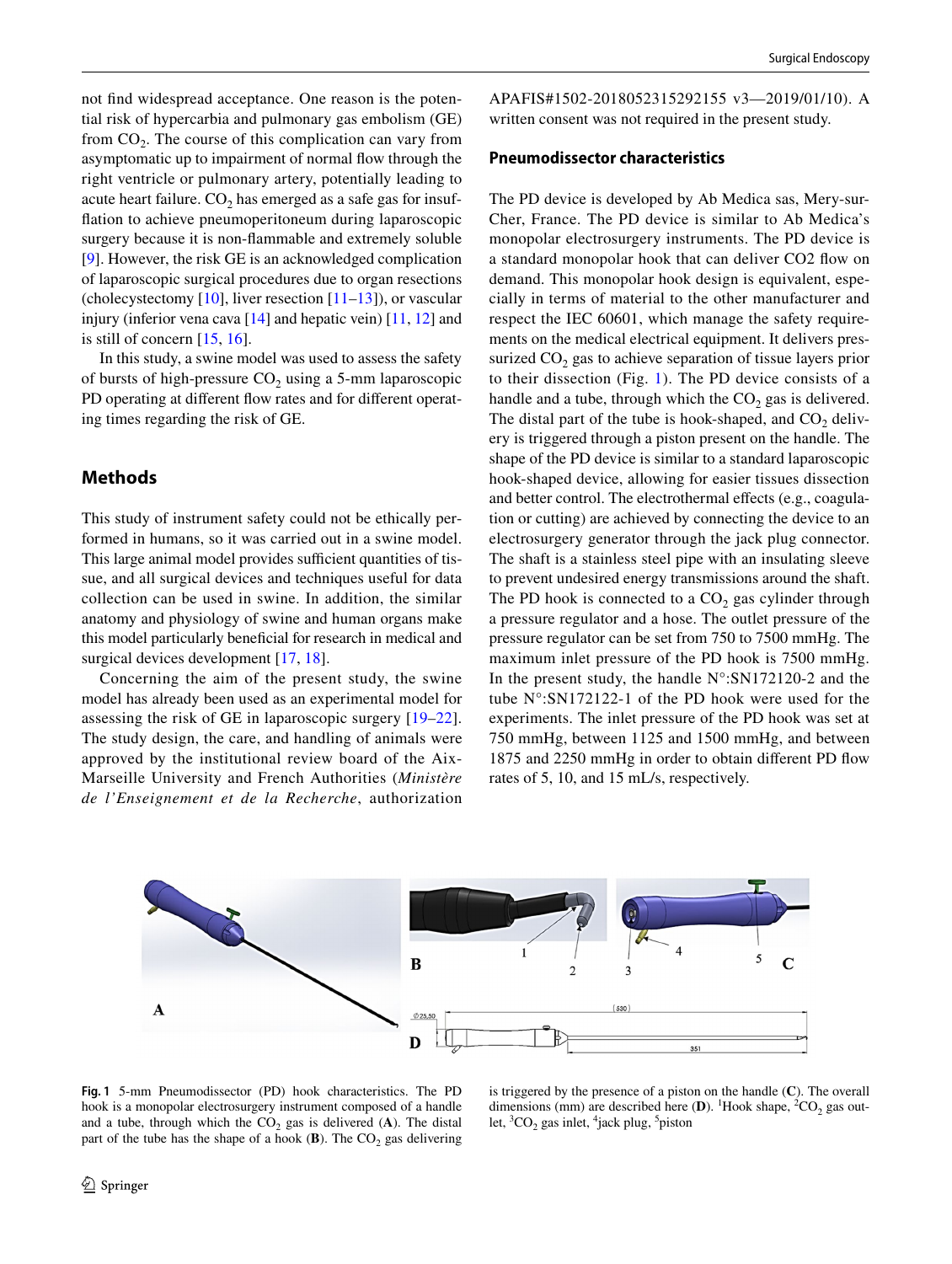#### **Animal preparation**

All the procedures were conducted in accordance with the European Convention on the protection of vertebrates used for experimental or other scientific purposes. Due to the resemblance with human organs, female domestic swine aged about 3–4 months were included in the study. The animals were fasted overnight with free access to water. For induction of general anesthesia, the pigs received intramuscular injections of azaperone (2 mg/kg) and ketamine (10 mg/kg). The animals were then anesthetized with intravenous propofol (4 mg/kg) prior to orotracheal intubation and subsequent mechanical ventilation. The tidal volume was set at 20 mL/kg and the respiratory rate at 15 breaths/min. End-tidal (ET)  $CO<sub>2</sub>$  tension was continuously monitored with a Nellcor N-1000/N-2500 (Nellcor Inc., CA, USA) gas analyzer. A continuous intravenous infusion of propofol  $(0.2 \text{ mg/kg/min})$  and sufentanil  $(1 \mu g/kg/h)$  was used to maintain anesthesia. Swine were placed in a supine position at an angle of 5°. A pulmonary artery catheter (7.5 Fr) and central venous catheter (7.0 Fr) were placed in the right external jugular vein. Ringer's solution was administered to achieve a central venous pressure (CVP) of 5 mmHg prior to beginning the experiment. An arterial catheter (18 G) was inserted into the right external femoral artery for pressure monitoring. After the procedure, the animals were terminated with an intravenous infusion of pentobarbital (1 mL/kg) under general anesthesia.

### **Study design**

#### **First part of experimental protocol**

The first experimentation part was to define the settings ensuring no  $CO<sub>2</sub>$  GE event when using the PD device. We assessed consecutive bursts of high-pressure  $CO<sub>2</sub>$  using the PD device operating at different flow rates and for different operating times.

After completing the above preparations, the animals were left for 20–30 min with no intervention to ensure hemodynamic and respiratory stability. Baseline values were obtained then a median laparotomy was performed to expose the inferior vena cava, the hepatic pedicle, and the gallbladder. This was followed by a second stabilization period before starting the procedures.

First of all, the PD was fired continuously for 3 s on the kidney surface, on the liver surface, and directly on the inferior vena cava to assess the risk of acute damage. Then, three successive procedures in 17 female domestic swine (mean weight of 34.1 ( $\pm$ 4.9 SD) kg) were done by two experienced surgeons through an open approach.

The first surgical procedure was a cholecystectomy using the PD device (Fig. [2A](#page-2-0)). In the second procedure, the PD was placed 10 mm deep in the liver parenchyma in the middle part of the gallbladder bed (Fig. [2B](#page-2-0)). The third procedure involved direct introduction of the PD into the lumen of the inferior vena cava at the level of the right renal vein (Fig. [2C](#page-2-0)). In the second and third procedures, consecutive



<span id="page-2-0"></span>**Fig. 2** Procedures assessing the safety of bursts of high-pressure  $CO<sub>2</sub>$ using a 5-mm pneumodissector (PD). Three successive procedures were performed: **A** a cholecystectomy was performed using the PD, **B** the PD was placed in the liver parenchyma 10 mm deep at the middle part of the gallbladder bed, **and C** the PD was introduced directly into the lumen of the inferior vena cava, at the level of the right renal vein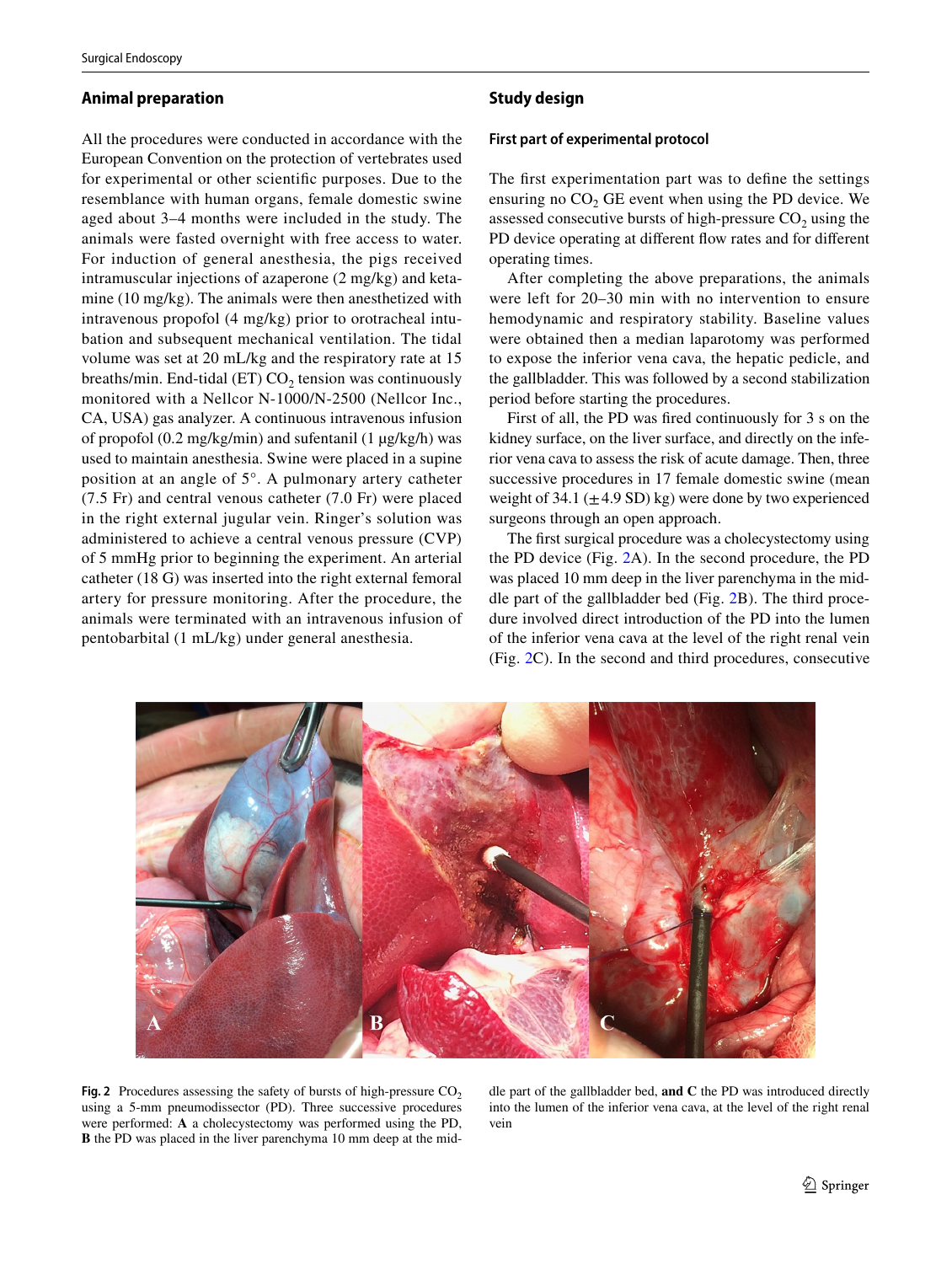bursts of high-pressure  $CO<sub>2</sub>$  were delivered for 3, 5, 10, and 30 s. Before each new burst of high-pressure  $CO<sub>2</sub>$ , recovery of the basal values was expected. Female domestic swine were separated in 3 groups according to the flow rate used (i.e., 5, 10, or 15 mL/s). For each group, the three procedures were analyzed according to the insufflated volume of  $CO<sub>2</sub>$ related to the weight of the animal and occurrence of GE. **Second part of experimental protocol**

The second experimentation part was to assess the safety of the PD device to dissect tissues by laparoscopy in common and standardized procedures. Operative characteristics associated with the use of the 5-mm laparoscopic PD in domestic swine (PD group) who underwent successively a cystic pedicle dissection, a retrograde cholecystectomy, a hepatic pedicle dissection, and a right nephrectomy were compared to the use of a standard laparoscopic electrodecoated hook-shaped device (control group) (CleanCoat™ electrodes, Medtronic, Minneapolis, USA).

After completing the above preparations, the animals were left for 20–30 min with no intervention to ensure hemodynamic and respiratory stability.

The second part of experiments was conducted through a laparoscopic approach in 2 groups of 10 female domestic swine (*i.e.*, PD group, 5-mm laparoscopic PD vs. control group, standard laparoscopic electrode-coated hook-shaped device). Their mean weight was of  $32.9 \ (\pm 3.0 \text{ SD}) \text{ kg}$ . The pneumoperitoneum was set at 12 mmHg.

Four successive procedures were performed: (a) a cystic pedicle dissection, (b) a retrograde cholecystectomy, (c) a hepatic pedicle dissection to identify the main biliary duct and the portal vein anterior side, and (d) a right nephrectomy. Before each procedure, recovery of the basal values was expected. According to the results of the first part of experiments, the flow rate used by the PD was 10 mL/s (considered as free from  $CO<sub>2</sub>$  GE risk in the first set of experiments) and consecutive burst of high-pressure  $CO<sub>2</sub>$  was delivered for 3–5 s.

In the second part of experiments, the median flow rate used by the PD, the number of consecutive burst of highpressure  $CO<sub>2</sub>$ , and the intra-abdominal pressure variation were recorded. Laparoscopic operative data included the following: operative time, blood loss, occurrence of GE, and adverse event due to burst of high-pressure  $CO<sub>2</sub>$  and/or due to monopolar electrocoagulation and quality of the surgical dissection during the four successive procedures performed. The quality of the surgical dissection was assessed by two experienced surgeons in hepatobiliary and laparoscopic surgery (DJB and TG). Evidence-based intraoperative data were used to define the quality of the surgical dissection as follows: very high, fast, and easy dissection without bleeding or adjacent organ injury and no requirement of additional trocar for operative field exposure; high, good dissection

with minor bleeding easily controlled, no adjacent organ injury, and no requirement of additional trocar for operative field exposure; moderate, minor adjacent organ injury (i.e., gallbladder perforation, hepatic or renal minor injury), requirement of additional trocar for operative field exposure in order to control bleeding or to avoid major adjacent organ injury; low, major adjacent organ injury, uncontrolled major bleeding, need for open conversion.

### **Measurements and criteria for gas embolism**

The mean arterial pressure, pulmonary artery pressure, right atrial pressure, standard electrocardiogram (EGG), temperature, and end-tidal  $(ET) CO<sub>2</sub>$  were continuously monitored and recorded on a computer at 10-s intervals following the start of the high-pressure  $CO<sub>2</sub>$  bursts using the PD.

A physiological response to  $CO<sub>2</sub>$  embolism was defined as a decrease in ET  $CO<sub>2</sub>$  of > 10% of the baseline value or an increase in mean pulmonary arterial pressure of  $>10\%$  of the baseline value. Severe GE was defined as a decrease in mean arterial pressure of≥40% and/or a decrease in cardiac output of≥50% and/or an increase in mean pulmonary arterial pressure of≥40% of the baseline value and/or the occurrence of heart rhythm disorders on the ECG (i.e., ventricular tachycardia, atrial fibrillation, asystole). All fatal GEs were recovered.

# **Results**

# **First part of experimental protocol**

Macroscopic examination did not reveal acute damage when the PD was fired continuously for 3 s on the kidney surface, on the liver surface, and directly on the inferior vena cava.

Three groups of swine were created according to the flow rate used with the PD: 5 mL/s group  $(n=5)$ , 10 mL/s group  $(n=6)$ , or 15 mL/s group  $(n=6)$ .

In the first procedure, 17 cholecystectomies were performed with the PD. The mean operative time was 7.35  $(\pm 1.8)$  min, and the mean blood loss was 3.25  $(\pm 3.5)$  mL. The median number of consecutive bursts of high-pressure  $CO<sub>2</sub>$  was 3 (range 1–4), and the mean duration of each burst was 5.6  $(\pm 3.7)$  s. Liver and gallbladder injuries occurred in 5.8% (*n*=1) and 11.7% (*n*=2) of cases. No GE occurred during the cholecystectomy procedure.

Results for the occurrence and severity of GE during the second procedure are presented in Table [1.](#page-4-0) No GE occurred in the 5 mL/s group when consecutive bursts of high-pressure  $CO<sub>2</sub>$  were applied for 3, 5, 10, and 30 s. In the 10 mL/s group, a GE occurred in half of the swine, but only when a burst of high-pressure  $CO<sub>2</sub>$  was applied for 30 s. Among these GEs, one severe and one fatal GE were reported,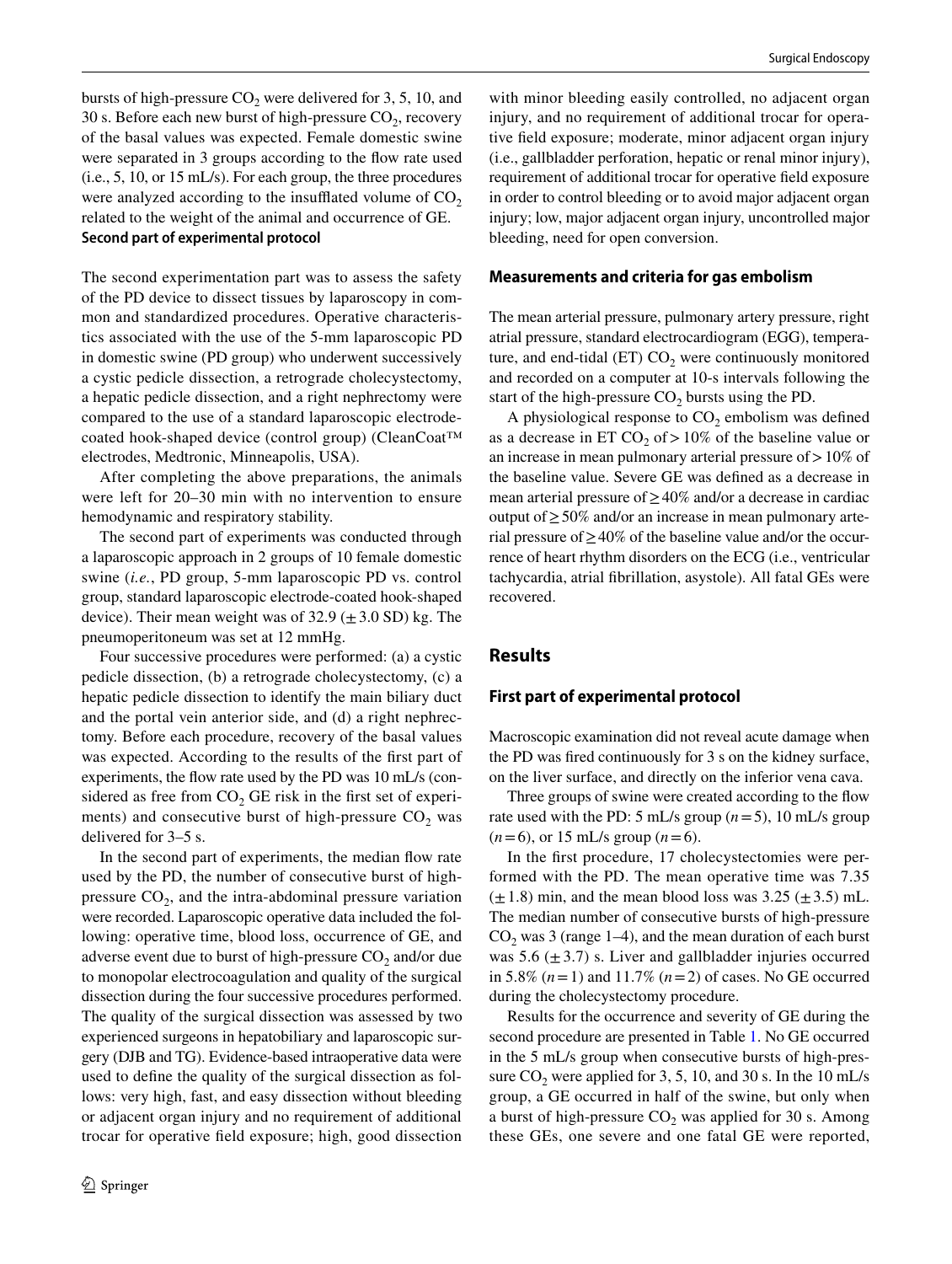<span id="page-4-0"></span>**Table 1** Occurrence and severity of gas embolism when consecutive bursts of high-pressure  $CO<sub>2</sub>$  were performed for 3, 5, 10, and 30 s in the liver parenchyma according to the flow rate used by the pneumodissector

<span id="page-4-1"></span>**Table 2** Occurrence and severity of gas embolism when consecutive bursts of high-pressure  $CO<sub>2</sub>$  were performed for 3, 5, 10, and 30 s in the inferior vena cava according to the flow rate used by the pneumodissector

Burst of high-pressure  $CO<sub>2</sub>$  Groups (flow rate)

| Burst of high-pressure CO <sub>2</sub> | Groups (flow rate) |           |           |  |  |  |  |
|----------------------------------------|--------------------|-----------|-----------|--|--|--|--|
| Insufflated volume                     | (mL/kg)            |           |           |  |  |  |  |
|                                        | 5 mL/sec           | 10 mL/sec | 15 mL/sec |  |  |  |  |
|                                        | $n = 5$            | $n=6$     | $n=6$     |  |  |  |  |
| 3s                                     | 0,3                | 0,3       | 1,0       |  |  |  |  |
|                                        | 0,1                | 0,3       | 2,1       |  |  |  |  |
|                                        | 0,6                | 0,5       | 1,5       |  |  |  |  |
|                                        | 0,3                | 0,7       | 1,6       |  |  |  |  |
|                                        | 0,4                | 0,6       | 1,2       |  |  |  |  |
|                                        |                    | 0,8       | 1,2       |  |  |  |  |
| 5s                                     | 0,9                | 0,7       | 2,1       |  |  |  |  |
|                                        | 0, 5               | 0,4       | 2,7       |  |  |  |  |
|                                        | 0,8                | 0,9       | 2,1       |  |  |  |  |
|                                        | 0,3                | 1,0       | 2,4       |  |  |  |  |
|                                        | 0,7                | 1,1       | 1,0       |  |  |  |  |
|                                        |                    | 1,2       | 2,3       |  |  |  |  |
| 10 <sub>s</sub>                        | 2,1                | 2,2       | 1,6       |  |  |  |  |
|                                        | 0,2                | 2,1       | 5,2       |  |  |  |  |
|                                        | 1,2                | 1,9       | $5,5**$   |  |  |  |  |
|                                        | 0,6                | $1,6*$    | 5         |  |  |  |  |
|                                        | 0,4                | 2,7       | 2,1       |  |  |  |  |
|                                        |                    | 2,7       | 5,1       |  |  |  |  |
| 30 s                                   | 5,7                | $7,6*$    | $10,3**$  |  |  |  |  |
|                                        | 1,7                | 6,7       | $17,1*$   |  |  |  |  |
|                                        | 2,1                | 4,9       | $15,7***$ |  |  |  |  |
|                                        | 1,8                | $5,7***$  | 10,4      |  |  |  |  |
|                                        | 4,1                | $5,5**$   | $9,2*$    |  |  |  |  |
|                                        |                    | 7,9       | 13,4      |  |  |  |  |

| Insufflated volume | (mL/kg)  |           |                    |  |  |  |  |
|--------------------|----------|-----------|--------------------|--|--|--|--|
|                    | 5 mL/sec | 10 mL/sec | 15 mL/sec<br>$n=5$ |  |  |  |  |
|                    | $n = 5$  | $n=5$     |                    |  |  |  |  |
| 3s                 | $0,5*$   | $0,8*$    | $0,8*$             |  |  |  |  |
|                    | $0,5*$   | $0.5*$    | $1,4*$             |  |  |  |  |
|                    | $0,5*$   | $0,7*$    | $1,9**$            |  |  |  |  |
|                    | $0,5*$   | $0,6*$    | $1,8**$            |  |  |  |  |
|                    | $0,4*$   | $0,7*$    | $1,4*$             |  |  |  |  |
| 5s                 | $1,0*$   | $1,4*$    | $1,2*$             |  |  |  |  |
|                    | $0,8*$   | $0,9*$    | $2,7*$             |  |  |  |  |
|                    | $0,8*$   | $1,3*$    | $2,1*$             |  |  |  |  |
|                    | $0,9*$   | $1,2*$    | $2,7**$            |  |  |  |  |
|                    | $0,6*$   | $1,4*$    | 1,9**              |  |  |  |  |
| 10 <sub>s</sub>    | $2,1*$   | $3,0**$   | $3,2**$            |  |  |  |  |
|                    | $1,5*$   | $1,6*$    | $4,6**$            |  |  |  |  |
|                    | $1,9*$   | $2,7**$   | $4,2**$            |  |  |  |  |
|                    | $1,4*$   | $2,5*$    | $5,6***$           |  |  |  |  |
|                    | $1,1*$   | $3,3**$   | $3,9**$            |  |  |  |  |
| 30 <sub>s</sub>    | $5,3**$  | $8,8**$   | $10,4***$          |  |  |  |  |
|                    | $4,0*$   | $6.9***$  | 13,3***            |  |  |  |  |
|                    | $4,7*$   | 8,5***    | 13,3***            |  |  |  |  |
|                    | $3,9*$   | $7,2**$   |                    |  |  |  |  |
|                    | $2,7*$   | $9.2**$   | $11,0***$          |  |  |  |  |

\*indicates gas embolism

\*\*indicates severe gas embolism

\*\*\*indicates fatal gas embolism

\*indicates gas embolism

\*\*indicates severe gas embolism

\*\*\*indicates fatal gas embolism

with a total insufflated  $CO_2$  volume of 5.5 and 5.7 mL/kg, respectively. In the 15 mL/s group, no GEs were reported when a burst of high-pressure  $CO<sub>2</sub>$  was applied for 3 or 5 s. However, one severe GE occurred (16.7%) when a burst of high-pressure  $CO<sub>2</sub>$  was applied for 10 s. During this burst of high-pressure  $CO<sub>2</sub>$ , the total insufflated volume of  $CO<sub>2</sub>$  was 5.5 mL/kg. When a burst of high-pressure  $CO<sub>2</sub>$  was delivered for 30 s,  $66.6\%$  ( $n=4$ ) of cases presented a GE. Among these GEs, one severe and one fatal GE occurred in this group. In both cases, the total insufflated volume of  $CO_2$  was 5.5 mL/ kg or higher.

In the final procedure, each of the three groups (i.e., 5, 10, and 15 mL/s) included five domestic swine. Regardless of the duration of the high-pressure  $CO<sub>2</sub>$  burst and the group, a GE was documented (Table [2](#page-4-1)). In the 5 mL/s group, only

one severe GE occurred when a burst of high-pressure  $CO<sub>2</sub>$ was delivered for 30 s, together with a total insufflated volume of  $CO_2$  greater than 5.0 mL/kg. In the 10 and 15 mL/s groups, the occurrence of severe and fatal GEs tended to increase along with a stepwise decrease in the total insufflated volume of  $CO<sub>2</sub>$ . In the 10 mL/s group, a severe GE occurred when the total insufflated volume of  $CO<sub>2</sub>$  was greater than 2.5 mL/kg, while in the 15 mL/s group, a severe GE occurred when it was higher than 1.5 mL/kg. Thus, severe GE did not occur in the 10 mL/s group when consecutive bursts of high-pressure  $CO<sub>2</sub>$  were delivered for 3 and 5 s, whereas severe GE was observed in  $40\%$   $(n=2)$ of cases when a burst of high-pressure  $CO<sub>2</sub>$  was delivered for 3 or 5 s at a flow rate of 15 mL/s.

During this part of experimentation, seven fatal GEs occurred: two swine died when a burst of high-pressure  $CO<sub>2</sub>$ was delivered for 30 s at a flow rate of 10 mL/s; one swine died when a burst of high-pressure  $CO<sub>2</sub>$  was delivered for 10 s at a flow rate of 15 mL/s; and the other four died when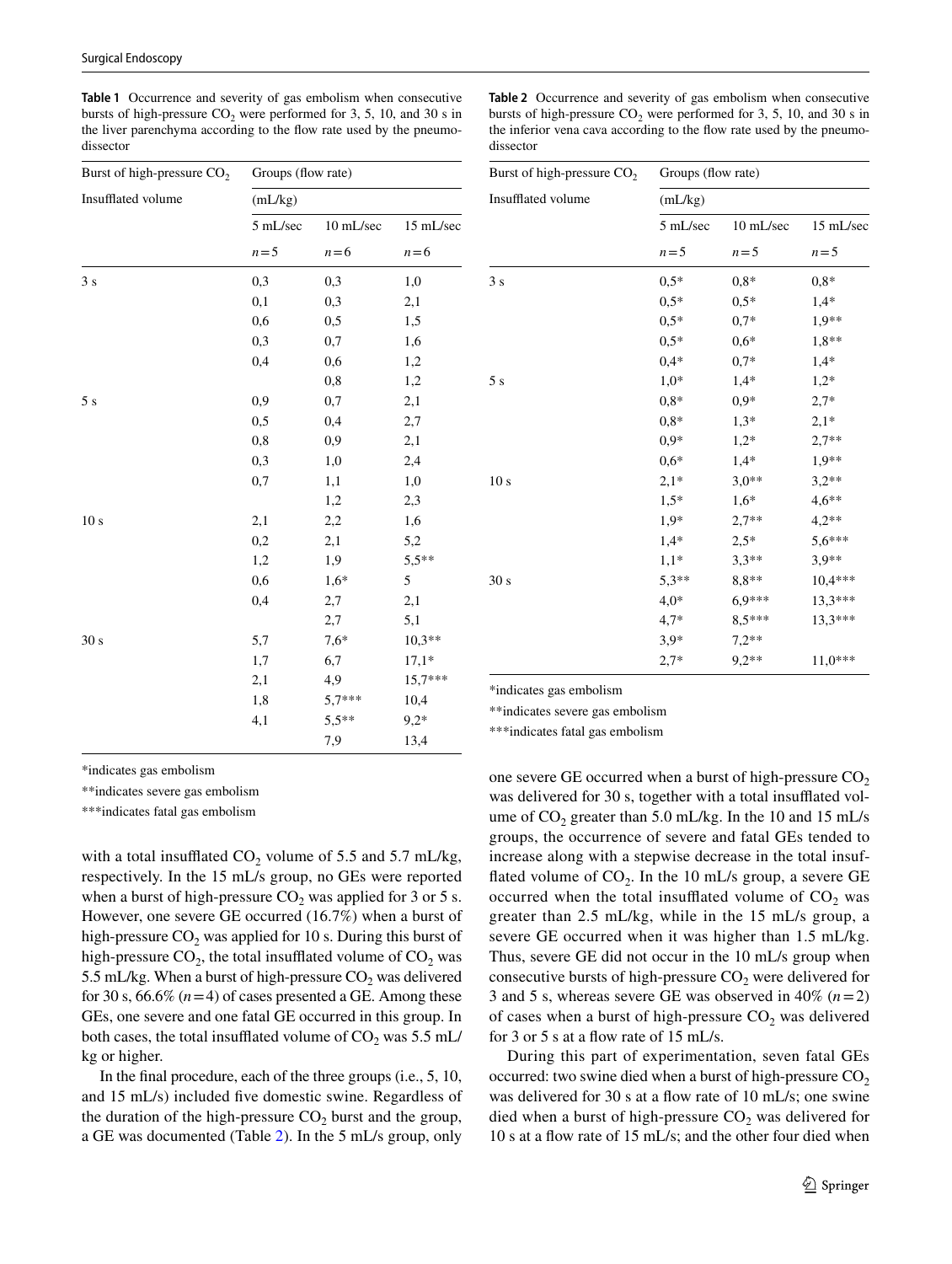a burst of high-pressure  $CO<sub>2</sub>$  was delivered for 30 s at a flow rate of 15 mL/s. In all cases of death due to GE, the total insufflated volume of  $CO<sub>2</sub>$  exceeded 5.5 mL/kg.

### **Second part of experimental protocol (supplementary data, video)**

Domestic swine were separated in two groups: PD group  $(n=10)$  and control group  $(n=10)$  (Table [3\)](#page-6-0). Regardless of each procedure, no GEs and no adverse event due to burst of high-pressure  $CO<sub>2</sub>$  were recorded in the PD group. The flow rate used by the PD device did not excide 10 mL/s.

For cystic pedicle dissection, the median number of consecutive burst of high-pressure  $CO<sub>2</sub>$  was 3 (range 2–5). In one case, a minor bleeding occurred and was easily controlled. During retrograde cholecystectomy, the median number of consecutive burst of high-pressure  $CO<sub>2</sub>$  was 4 (range 3–5). In one case, a gallbladder perforation was recorded secondary to the electrothermal effect of the PD.

For hepatic pedicle dissection, the median number of consecutive burst of high-pressure  $CO<sub>2</sub>$  was 3 (range 2–6) and allowed a smooth dissection to identify the main biliary duct and the portal vein anterior side in all cases.

During the right nephrectomy, the median number of consecutive burst of high-pressure  $CO_2$  was 4 (range 2–7). In two cases, a venous injury of the inferior polar renal vein and the right adrenal vein was recorded during vascular control before ligation of the right renal vein. Bleeding control was achieved with one additional trocar allowing the use of a laparoscopic vascular clamp.

Regarding each procedure, operative time was not increased in the PD group compared to the control group (Table [3](#page-6-0)). Similarly, intraoperative blood loss and adverse event rate due to the use of monopolar electrocoagulation did not differed between groups. The quality of the dissection was significantly improved by the use of the PD during cystic pedicle dissection (*p*=0.001), retrograde cholecystectomy ( $p = 0.003$ ), and hepatic pedicle dissection ( $p = 0.002$ ) and tended to improve during right nephrectomy  $(p=0.068)$ . Regarding each procedure, a fast and easy dissection without bleeding or adjacent organ injury and no requirement of additional trocar for operative field exposure was recorded in 70% of cases or higher. In only two cases, one additional trocar for operative field exposure was required.

# **Discussion**

In laparoscopic surgery, the ability to perform a procedure depends on the availability of appropriate instrumentation for the safe and rapid dissection of tissue. In this way, advanced laparoscopic devices have been developed. However, the natural tissue

planes are not always recognized, increasing both the difficulty of surgery and the potential for bleeding or visceral injury. In the present report, a new laparoscopic 5-mm PD hook was developed and its safety was assessed in terms of GE risk.

The objective of the present study was to evaluate the device's safety under laparoscopic conditions and during complete surgical procedures. This evaluation was achieved during the second experimental phase of our study. Indeed, concerning the risk of GE, our scientific decision was to assess the specific risk for GE, ruling out any evaluation bias linked to the presence of pneumoperitoneum. For this reason, our study was divided into two parts.

The first part of the experimentation was performed by laparotomy, evaluating the specific risk of GE with different parameters of use of the device (i.e., flow rates of 5, 10, and 15 mL/s, and consecutive bursts of high-pressure  $CO<sub>2</sub>$  delivered for 3, 5, 10, and 30 s). During this phase, we aimed at determining the parameters of use for the device allowing a reasonable use and ruling out any risk of clinically significant GE (i.e., severe or fatal GE) in case of occurrence of an undesirable intraoperative event such as the traumatic insertion of the device in the hepatic parenchyma or a blood vessel. During this part of the experimentation, no clinically significant GEs were recorded when consecutive bursts of high-pressure  $CO<sub>2</sub>$  were delivered by the 5-mm PD hook for 3 or 5 s with a flow rate of 5 or 10 mL/s.

Based on the results of the first part of the experimentation, the second part was undertaken: we performed 40 surgical procedures under laparoscopic conditions (i.e., cystic pedicle dissection, retrograde cholecystectomy, hepatic pedicle dissection, right nephrectomy) on 10 swine. The following parameters were used: flow rate of 10 mL/s and consecutive burst of high-pressure CO2 delivered for 3–5 s. No GE occurred during the second part of the experimentation when using the device.

The insufflation gas of choice,  $CO<sub>2</sub>$ , is rapidly absorbed into the circulatory system, while nitrogen and oxygen gases are slowly absorbed from the bloodstream, compounding the effects of GE when it occurs  $[23]$  $[23]$ . While CO<sub>2</sub> GE may be as high as 17% in certain laparoscopic procedures [\[24](#page-8-16)], clinically significant intraoperative GE is rare, occurring in only 0.06–0.15% of procedures [\[15](#page-8-9), [25](#page-8-17)], due to the rapid absorption of  $CO<sub>2</sub>$  in the body. GE, however, has a reported mortality rate of up to 30% [\[26](#page-8-18), [27\]](#page-8-19). Therefore, the main focus of the present study was to identify the operating parameters of the 5-mm PD hook that are free from  $CO<sub>2</sub> GE$  risk. In two previous series, fatal GE was reported to occur with intravenous volumes of 200–300 mL or with volumes ranging from 2 to 5 mL/kg [\[25](#page-8-17), [27\]](#page-8-19). The present study showed that the risk of severe or fatal GE increased when the intravenous insufflated volume of  $CO<sub>2</sub>$  was higher than 1.7 mL/kg. When consecutive bursts of high-pressure  $CO<sub>2</sub>$  were delivered by the 5-mm PD hook for 3 or 5 s with a flow rate of 5 or 10 mL/s, insufflated volumes ranged from 0.1 to 1.4 mL/kg,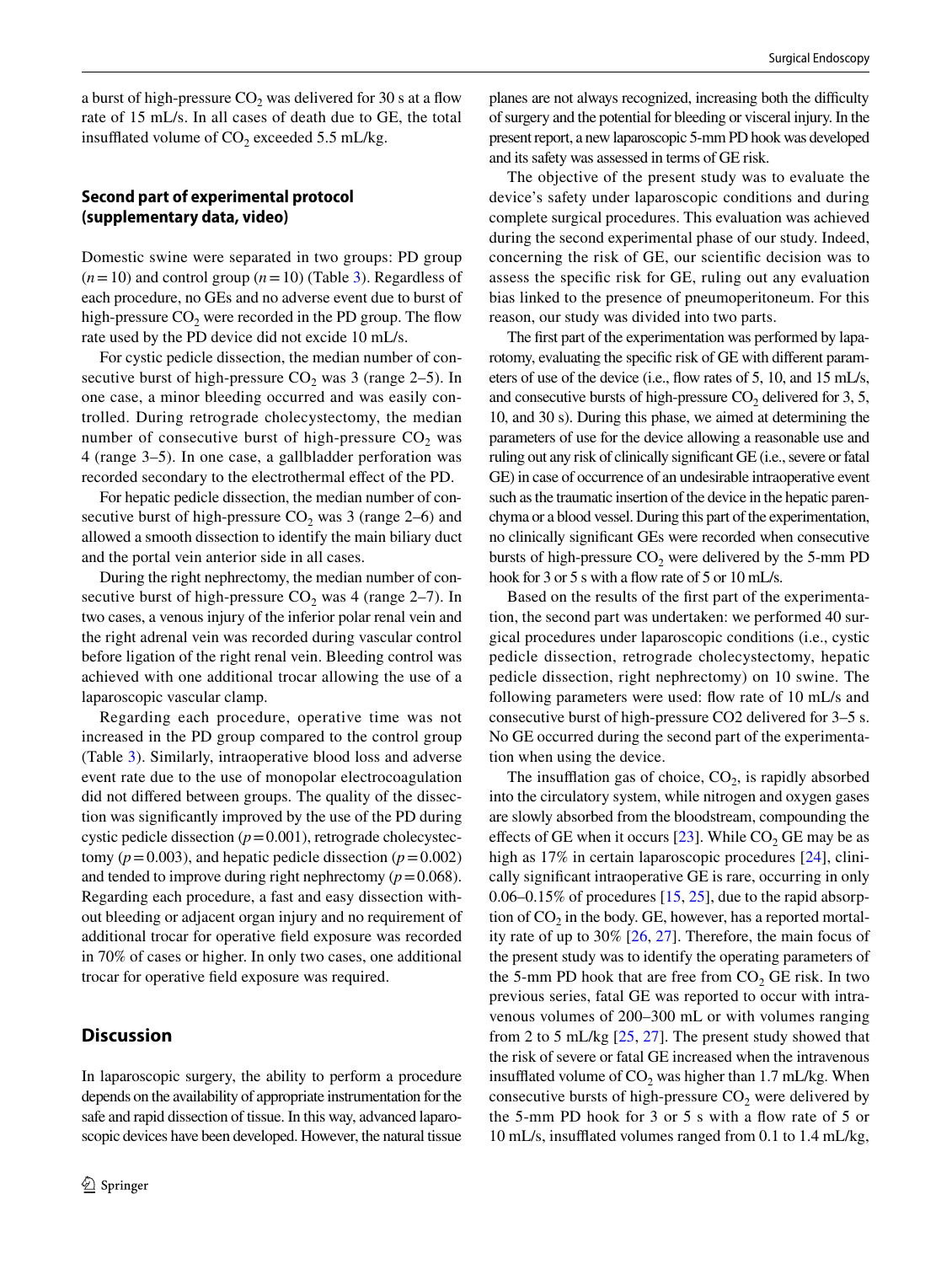|                                                                                  | Cystic pedicle dissection |                            |                          | $p$ value       | Retrograde cholecystectomy |                   |                   | $p$ value              |                  |           |
|----------------------------------------------------------------------------------|---------------------------|----------------------------|--------------------------|-----------------|----------------------------|-------------------|-------------------|------------------------|------------------|-----------|
| Flow rate used by the PD (mL/s), median (range)                                  | PD group $(n=10)$         |                            | Control group $(n=10)$   |                 |                            | PD group $(n=10)$ |                   | Control group $(n=10)$ |                  |           |
|                                                                                  | 9.42                      | $(8.95 - 9.80)$            |                          |                 |                            | 9.39              | $(8.80 - 9.71)$   |                        |                  |           |
| Number of consecutive burst of high-pressure CO <sub>2</sub> ,<br>median (range) | 3                         | $(2-5)$                    |                          |                 |                            | 4                 | $(3-5)$           |                        |                  |           |
| Intra-abdominal pressure increase                                                | $\boldsymbol{0}$          |                            | $\mathbf{0}$             |                 |                            | $\mathbf{0}$      |                   | $\boldsymbol{0}$       |                  |           |
| Operative time (min), median (range)                                             | 1.95                      | $(1.00-4.15)$              | 1.84                     | $(1.00 - 3.83)$ | 0.140                      | 3.75              | $(1.85 - 6.50)$   | 4.00                   | $(1.67 - 5.83)$  | 0.191     |
| Blood loss (mL), median (range)                                                  | $\boldsymbol{0}$          | $(0-5)$                    | $\boldsymbol{0}$         | $(0-10)$        | 0.967                      | $\boldsymbol{0}$  | $(0-10)$          | $\boldsymbol{0}$       | $(0-10)$         | 0.056     |
| Adverse event due to burst of high-pressure $CO2$                                | $\boldsymbol{0}$          |                            |                          |                 |                            | $\boldsymbol{0}$  |                   |                        |                  |           |
| Adverse event due to monopolar electrocoagulation                                | $\mathbf{1}$              | (10)                       | $\overline{4}$           | (40)            | 0.303                      | 3                 | (30)              | 5                      | (50)             | 0.650     |
| Quality of the dissection                                                        |                           |                            |                          |                 | 0.001                      |                   |                   |                        |                  | 0.003     |
| Very high                                                                        | 9                         | (90)                       | -1                       | (10)            |                            | 7                 | (70)              | $\theta$               |                  |           |
| High                                                                             |                           | (10)                       | 6                        | (60)            |                            | 2                 | (20)              | 6                      | (60)             |           |
| Moderate                                                                         |                           |                            | 3                        | (30)            |                            |                   | (10)              | 4                      | (40)             |           |
| Low                                                                              |                           |                            | $\Omega$                 |                 |                            | $\Omega$          |                   | $\Omega$               |                  |           |
| $\operatorname{GE}$                                                              | $\Omega$                  |                            |                          |                 |                            | $\Omega$          |                   |                        |                  |           |
|                                                                                  |                           | Hepatic pedicle dissection |                          |                 | $p$ value                  |                   | Right nephrectomy |                        |                  | $p$ value |
|                                                                                  | PD group $(n=10)$         |                            | Control group $(n=10)$   |                 |                            | PD group $(n=10)$ |                   | Control group $(n=10)$ |                  |           |
| Inlet pressure of the PD (bar), median (range)                                   | 9.39                      | $(8.95 - 9.71)$            | $\overline{\phantom{0}}$ |                 |                            | 9.39              | $(8.95 - 9.71)$   | $\qquad \qquad -$      |                  |           |
| Number of consecutive burst of high-pressure CO <sub>2</sub> ,<br>median (range) | 3                         | $(2-6)$                    |                          |                 |                            | 4                 | $(2-7)$           |                        |                  |           |
| Intra-abdominal pressure increase                                                | $\mathbf{0}$              |                            | $\overline{0}$           |                 |                            | $\overline{0}$    |                   | $\boldsymbol{0}$       |                  |           |
| Operative time (min), median (range)                                             | 4.33                      | $(2.33 - 5.15)$            | 6.58                     | $(4.00 - 8.67)$ | 0.274                      | 9.59              | $(3.83 - 20.50)$  | 11.43                  | $(8.33 - 24.75)$ | 0.777     |
| Blood loss (mL), median (range)                                                  | $\boldsymbol{0}$          | $(0-10)$                   | 1                        | $(0-10)$        | 0.815                      | $\mathbf{0}$      | $(0-25)$          | $\boldsymbol{0}$       | $(0-55)$         | 0.075     |
| Adverse event due to burst of high-pressure $CO2$                                | $\boldsymbol{0}$          |                            |                          |                 |                            | $\overline{0}$    |                   |                        |                  |           |
| Adverse event due to monopolar electrocoagulation                                | $\mathbf{0}$              |                            | 3                        | (30)            | 0.211                      |                   | (10)              | 3                      | (30)             | 0.582     |
| Quality of the dissection                                                        |                           |                            |                          |                 | 0.002                      |                   |                   |                        |                  | 0.068     |
| Very high                                                                        | 7                         | (70)                       | $\boldsymbol{0}$         |                 |                            | 7                 | (70)              | 2                      | (20)             |           |
| High                                                                             | 3                         | (30)                       | 7                        | (70)            |                            |                   | (10)              | 5                      | (50)             |           |
| Moderate                                                                         |                           |                            | 3                        | (30)            |                            | 2                 | (20)              | 3                      | (30)             |           |
| Low                                                                              |                           |                            | $\mathbf{0}$             |                 |                            | $\Omega$          |                   | $\mathbf{0}$           |                  |           |
| <b>GE</b>                                                                        | $\Omega$                  |                            |                          |                 |                            | 0                 |                   |                        |                  |           |

**Table 3** Operative characteristics associated with the use of the 5-mm laparoscopic PD compared with the use of a standard laparoscopic electrode-coated hook-shaped device in domestic swine who underwent successively a cystic pedicle dissection, a retrograde cholecystectomy, a hepatic pedicle dissection, and a right nephrectomy

<span id="page-6-0"></span>Values in parentheses are percentages or range. *PD* 5-mm laparoscopic pneumodissector; *GE* gas embolism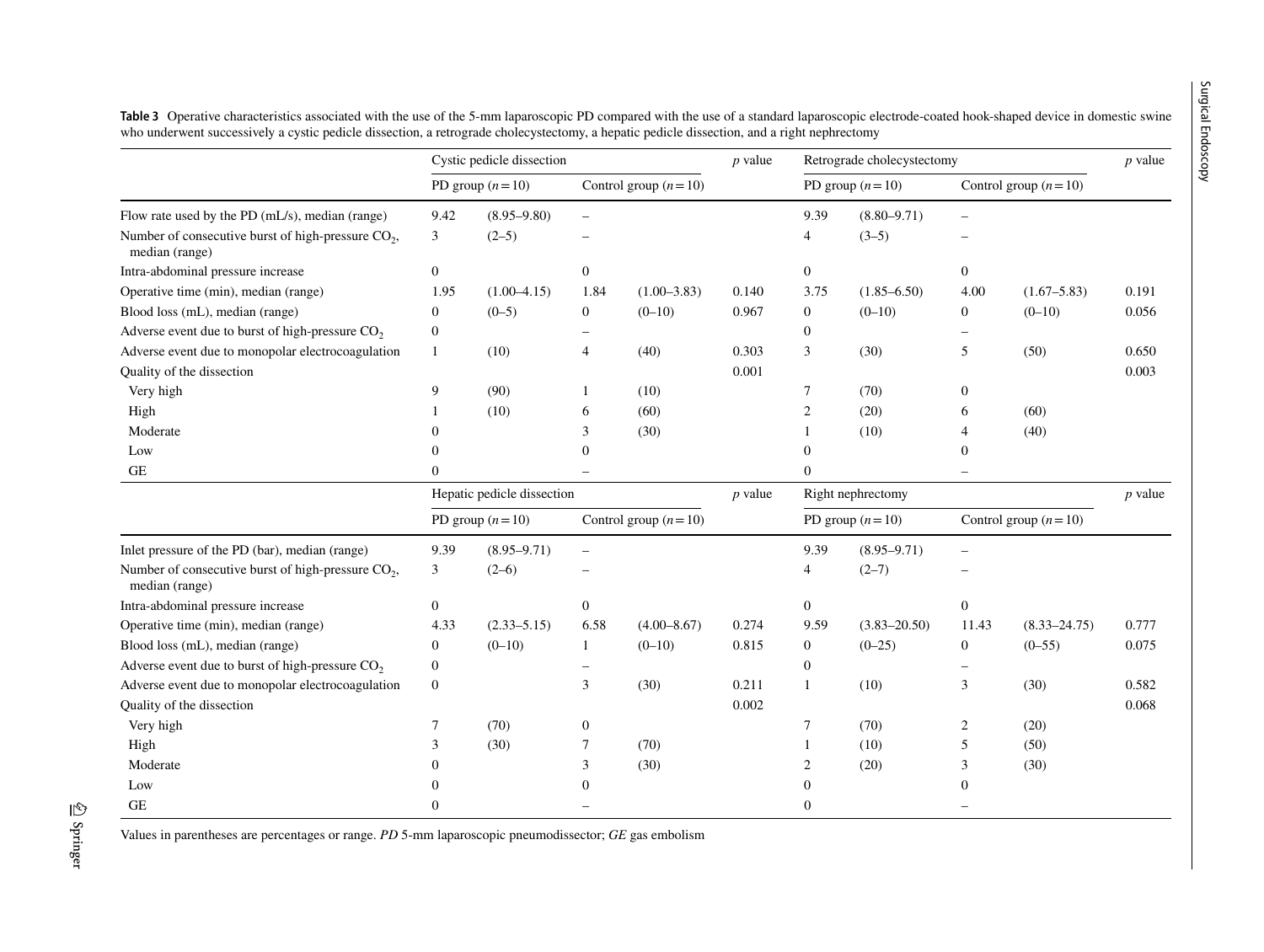no GE or clinically significant GE occurred when the PD was placed 10 mm deep in the liver parenchyma or directly into the lumen of the inferior vena cava, respectively. Our recommendation was to use the 5-mm PD hook with consecutive bursts of high-pressure  $CO<sub>2</sub>$  delivered for 3 or 5 s with a flow rate of 10 mL/s because these parameters appear to be free from  $CO<sub>2</sub>$  GE risk.

In the second part of the experimentation, no GEs were recorded in the PD group and no additional constraint or risk was observed. The present study showed that the 5-mm PD hook allowed a fast and easy tissue dissection under laparoscopic conditions in more than 70% of cases. No increase in intra-abdominal pressure was recorded, highlighting that the total volume of  $CO<sub>2</sub>$  insufflated by the 5-mm PD hook is negligible. To our knowledge, there is no standardized scale in the literature to assess the quality of the surgical dissection during a laparoscopic surgical procedure. In this study, we evaluated the quality of surgical dissection using evidence-based intraoperative data (i.e., bleeding, adjacent organ injury, requirement of additional trocar for operative field exposure, need for open conversion) in order to be as objective as possible. The differences between the quality of the surgical dissection during the cystic pedicle dissection, the retrograde cholecystectomy, and the hepatic pedicle dissection were due to a higher rate of moderate quality in the control group. Effectively, in this group, an additional trocar for operative field exposure was more frequently required in order to control bleeding. These findings can be explained by the fast plane division due to burst of high-pressure  $CO<sub>2</sub>$ with the use of the PD device. This division allowed easy dissection and control of the vascular structures. Moreover, the resultant plane division seemed to endure over time, as shown in the supplementary video. Our initial impression is that despite a short technical learning curve, this new device is relatively simple to use.

The main advantage of the 5-mm PD hook developed in the current study is that it has the physical and mechanical characteristics of a 5-mm laparoscopic electrosurgery instrument. In addition to the dissection and coagulation abilities of the device in laparoscopic surgery, the 5-mm PD hook can also deliver consecutive bursts of high-pressure  $CO<sub>2</sub>$ , allowing atraumatic and rapid separation of tissue layers prior to their dissection. These two functions can be used independently of each other.

Nevertheless, our study had certain limitations. First, it was a preclinical study of safety performed in a swine model. Second, the objective of the study was not to determine the superiority of the PD over a standard laparoscopic hook. In addition, the number of animals included in the second part of the experimentation was too small to identify a significant difference in the intraoperative data and adverse events. Third, the present study constituted the first overview of the surgical interest of this device during procedures performed by two surgeons.

A prospective randomized multicenter study is now needed to evaluate the surgical interest of this device for targeted procedures, such as the laparoscopic cholecystectomy. Such a study would allow the determination of the possible benefit of this device for intraoperative data (i.e., intraoperative blood loss, gallbladder perforation, operative time).

# **Conclusion**

The 5-mm PD hook appears to be free from  $CO<sub>2</sub>$  GE risk when consecutive bursts of high-pressure  $CO<sub>2</sub>$  are delivered for 3–5 s with a flow rate 10 mL/s in laparoscopic surgery. However, in case of vascular injury, we believe these situations represent a direct risk for  $CO<sub>2</sub> GE$  if the consecutive bursts of high-pressure  $CO<sub>2</sub>$  are delivered during active bleeding. Hemostasis should be achieved before the PD is reused during the procedure.

**Supplementary Information** The online version contains supplementary material available at<https://doi.org/10.1007/s00464-021-08953-6>.

**Acknowledgements** The authors wish to thank Marie-Ange Becaris for her assistance with this project.

**Funding** This work was supported by a Grant form Ab Medica sas, Mery-sur-Cher, France.

#### **Declarations**

**Disclosures** Drs Théophile Guilbaud, Alexia Cermolacchi, Stéphane Berdah, and David Jérémie Birnbaum have no conflict of interest or financial ties to disclose.

### **References**

- <span id="page-7-0"></span>1. Bonjer HJ, Deijen CL, Abis GA, Cuesta MA, van der Pas MH, de Lange-de Klerk ES, Lacy AM, Bemelman WA, Andersson J, Angenete E, Rosenberg J, Fuerst A, Haglind E, COLOR II Study Group (2015) A randomized trial of laparoscopic versus open surgery for rectal cancer. N Engl J Med 372:1324–1332
- 2. Kasai M, Cipriani F, Gayet B, Aldrighetti L, Ratti F, Sarmiento JM, Scatton O, Kim KH, Dagher I, Topal B, Primrose J, Nomi T, Fuks D, Abu Hilal M (2018) Laparoscopic versus open major hepatectomy: a systematic review and meta-analysis of individual patient data. Surgery 163:985–995
- <span id="page-7-1"></span>3. Dagher I, Di Giuro G, Dubrez J, Lainas P, Smadja C, Franco D (2009) Laparoscopic versus open right hepatectomy: a comparative study. Am J Surg 198:173–177
- <span id="page-7-2"></span>4. Picod G, Jambon AC, Vinatier D, Dubois P (2005) What can the operator actually feel when performing a laparoscopy? Surg Endosc 19:95–100